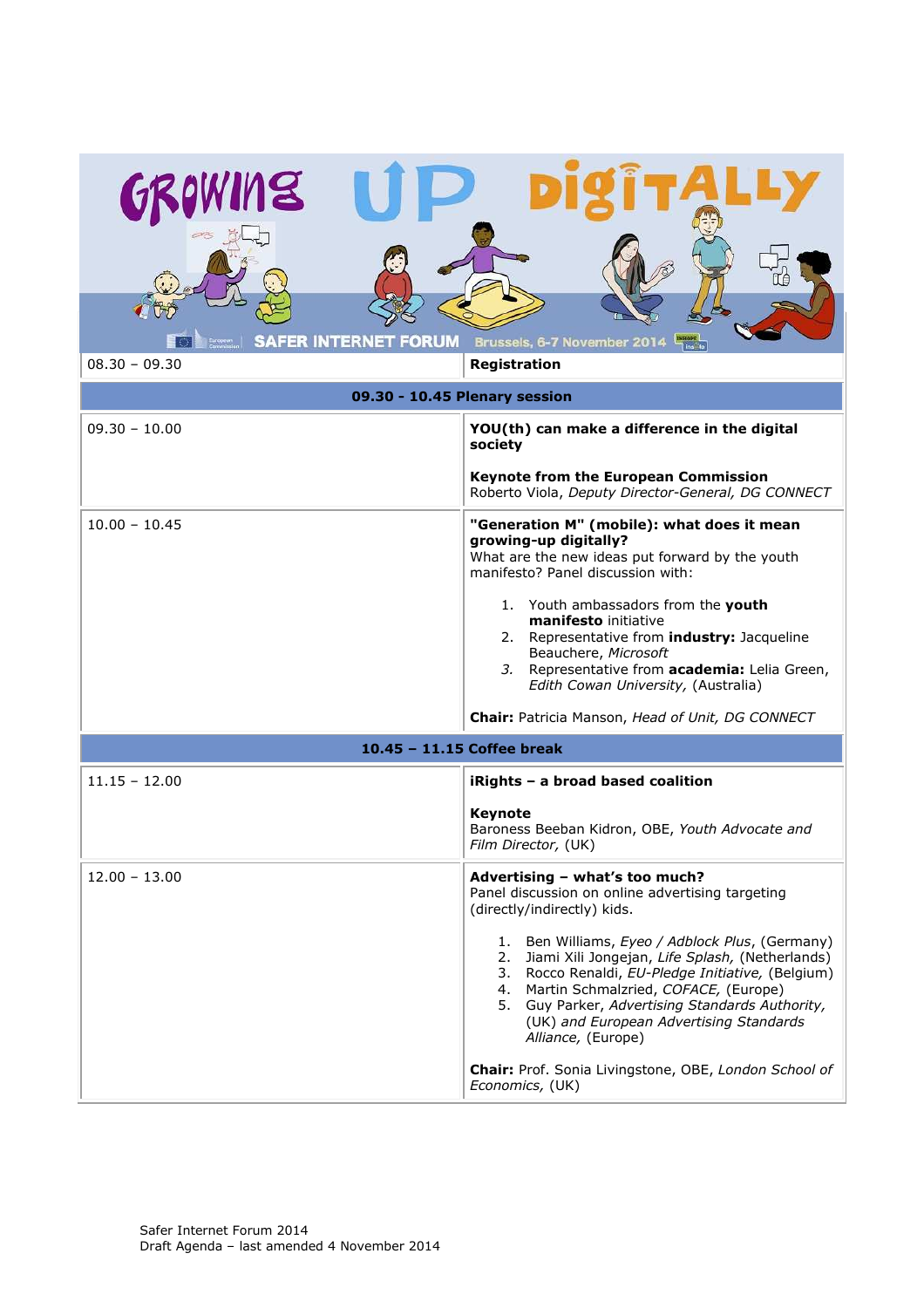| 13.00 - 14.30 Lunch break                                                                                                                                                                        |                                                                                                                                                                                                                                                                                                                                                                                                                                                                                                                                                                                                                                                                                                                       |  |
|--------------------------------------------------------------------------------------------------------------------------------------------------------------------------------------------------|-----------------------------------------------------------------------------------------------------------------------------------------------------------------------------------------------------------------------------------------------------------------------------------------------------------------------------------------------------------------------------------------------------------------------------------------------------------------------------------------------------------------------------------------------------------------------------------------------------------------------------------------------------------------------------------------------------------------------|--|
| 14.30 - 18.00 Parallel workshops - one led by youth, one led by industry                                                                                                                         |                                                                                                                                                                                                                                                                                                                                                                                                                                                                                                                                                                                                                                                                                                                       |  |
| In parallel poster sessions will run in the Langevin room                                                                                                                                        |                                                                                                                                                                                                                                                                                                                                                                                                                                                                                                                                                                                                                                                                                                                       |  |
| <b>Strand A: Self-expression</b><br>Youth panel driven<br>"Is that really me?" (14.30-16.00)<br>Panel session led by young people to provide insight<br>on self-expression online.               | <b>Strand B: Suitable content and behaviour</b><br>Industry-driven panel (14.30-15.15)<br>Industry Best Practice: Positive Tools & Initiatives for<br>an Empowered Generation.<br>1. Maria Jose Cantarino, Telefonica<br>2. Paul Cording, Vodafone<br>3. Melina Violari, Facebook<br>4. Julian Coles, BBC<br>Chair: Dave Miles, FOSI<br>Industry-driven panel (15.15-16.00)<br>Using technology to resolve conflict on and off line.<br>1. Eleanor Cooper, Diana Award, (UK)<br>2. Lewis Hickmott, Anti-bullying Youth<br>Ambassador, (UK)<br>3. Alla Kulikova, e-Enfance, (France)<br>4. John Buckley, Spunout.ie, (IE)<br>5. Rosa Birch, Facebook<br>Chair: Giovanna Mascheroni, Net Children Go Mobile,<br>(Italy) |  |
| 16.00 - 16.30 Coffee break                                                                                                                                                                       |                                                                                                                                                                                                                                                                                                                                                                                                                                                                                                                                                                                                                                                                                                                       |  |
| Parallel workshops continued - one led by youth, one led by industry                                                                                                                             |                                                                                                                                                                                                                                                                                                                                                                                                                                                                                                                                                                                                                                                                                                                       |  |
| <b>Strand A: Self-expression</b><br>Youth panel driven (16.30-18.00)<br>"You only have one online life!"<br>World café session led by young people on self-<br>expression and online reputation. | <b>Strand B: Suitable content - apps</b><br>Industry-driven panel (16.30-18.00)<br>How to find the right apps for your kids: labelling and<br>trusted review.<br>1. Sabine Frank, Google<br>2. Bruno Jakic, Ai Applied, (Netherlands)<br>3. Simon Little, PEGI, (Europe)<br>4. Sonja Emmert, iPhoneKinderApps, (Germany)<br><b>Chair:</b> Agnes Uhereczky, COFACE, (Europe)                                                                                                                                                                                                                                                                                                                                           |  |
| <b>18.15 Cocktail reception</b>                                                                                                                                                                  |                                                                                                                                                                                                                                                                                                                                                                                                                                                                                                                                                                                                                                                                                                                       |  |

<u> 1990 - Johann Barnett, fransk politiker</u>